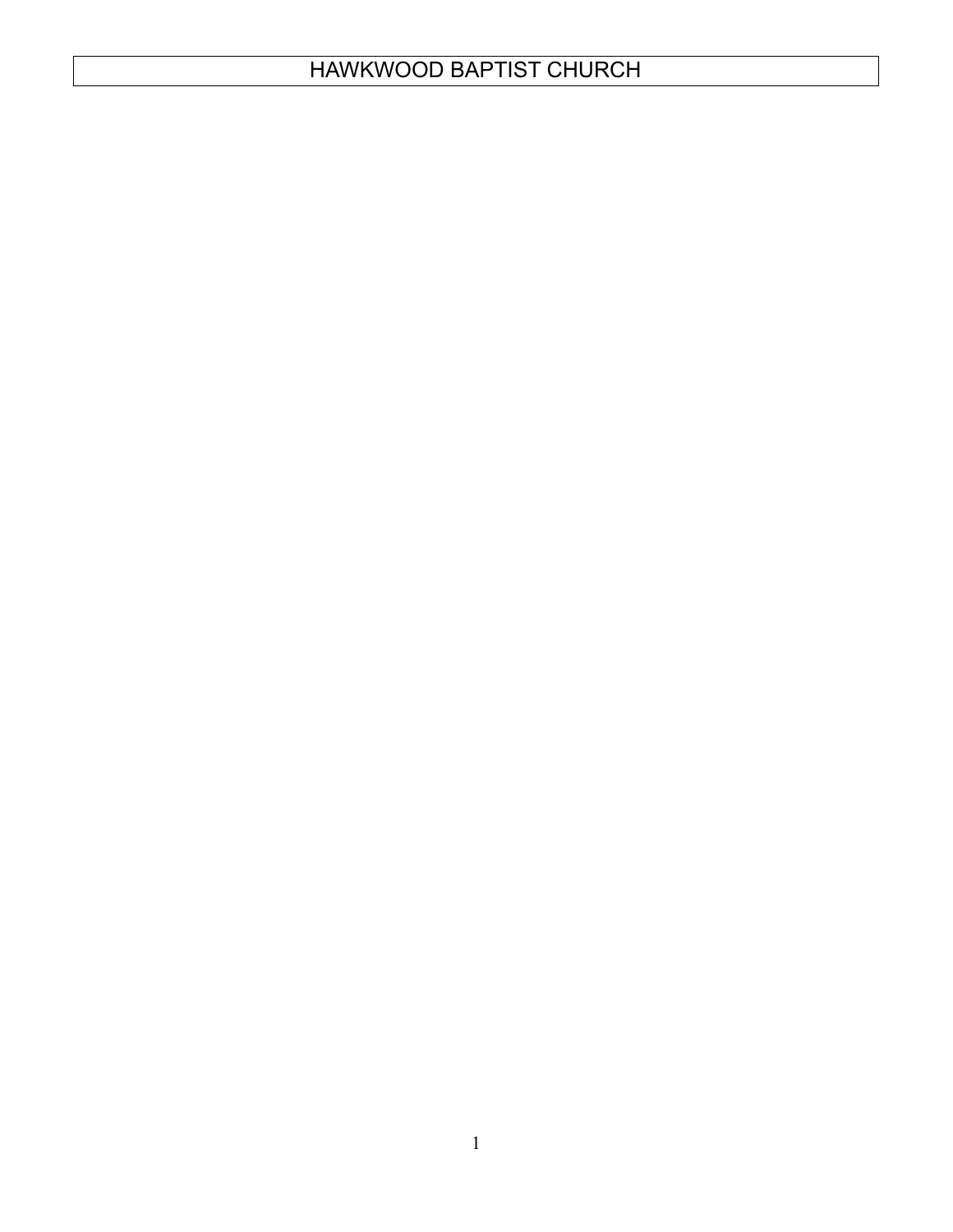### **Application Process:**

- Submit your completed application and \$250 to Hawkwood Baptist Church<br>• Application deadline:
- Application deadline:
- Submit a total of 3 personal reference forms (must be non-family members and must have known you for a minimum of 2 years.) Include one from someone in church leadership.
- Each applicant must be interviewed prior to acceptance.<br>• Each applicant must undergo a Police check
- Each applicant must undergo a Police check.
- Applicants will be notified regarding acceptance when this process is complete.

## **Participant Information**

| NAME (as shown on passport)                  |                                                         |                                                                                                      |  |
|----------------------------------------------|---------------------------------------------------------|------------------------------------------------------------------------------------------------------|--|
|                                              |                                                         |                                                                                                      |  |
|                                              |                                                         |                                                                                                      |  |
|                                              |                                                         |                                                                                                      |  |
|                                              |                                                         | Phone (Home) ___________________________(Work) _____________________(Cell)__________________________ |  |
|                                              |                                                         |                                                                                                      |  |
|                                              |                                                         |                                                                                                      |  |
| <b>Travel Documents</b>                      |                                                         |                                                                                                      |  |
| Do you have a passport? Yes $\Box$ No $\Box$ |                                                         |                                                                                                      |  |
|                                              |                                                         |                                                                                                      |  |
|                                              |                                                         |                                                                                                      |  |
| <b>Hawkwood Baptist Church Involvement</b>   |                                                         |                                                                                                      |  |
|                                              | Are you a member of Hawkwood Baptist Church? Yes □ No □ |                                                                                                      |  |
|                                              |                                                         | How long have you attended Hawkwood Baptist Church? ____________________________                     |  |
|                                              |                                                         |                                                                                                      |  |
|                                              |                                                         |                                                                                                      |  |

### **Educational Information**

List any degrees, diplomas, certificates or special training (i.e. first aid)

Occupation\_\_\_\_

**\_\_\_\_\_\_\_\_\_\_\_\_\_\_\_\_\_\_\_\_\_\_\_\_\_\_\_\_\_\_\_\_\_\_\_\_\_\_\_\_\_\_\_\_\_\_\_\_\_\_\_\_\_\_\_\_\_\_\_\_\_\_\_\_\_\_\_\_\_\_\_\_\_\_\_\_\_** 

 $\_$  ,  $\_$  ,  $\_$  ,  $\_$  ,  $\_$  ,  $\_$  ,  $\_$  ,  $\_$  ,  $\_$  ,  $\_$  ,  $\_$  ,  $\_$  ,  $\_$  ,  $\_$  ,  $\_$  ,  $\_$  ,  $\_$  ,  $\_$  ,  $\_$  ,  $\_$  ,  $\_$  ,  $\_$  ,  $\_$  ,  $\_$  ,  $\_$  ,  $\_$  ,  $\_$  ,  $\_$  ,  $\_$  ,  $\_$  ,  $\_$  ,  $\_$  ,  $\_$  ,  $\_$  ,  $\_$  ,  $\_$  ,  $\_$  ,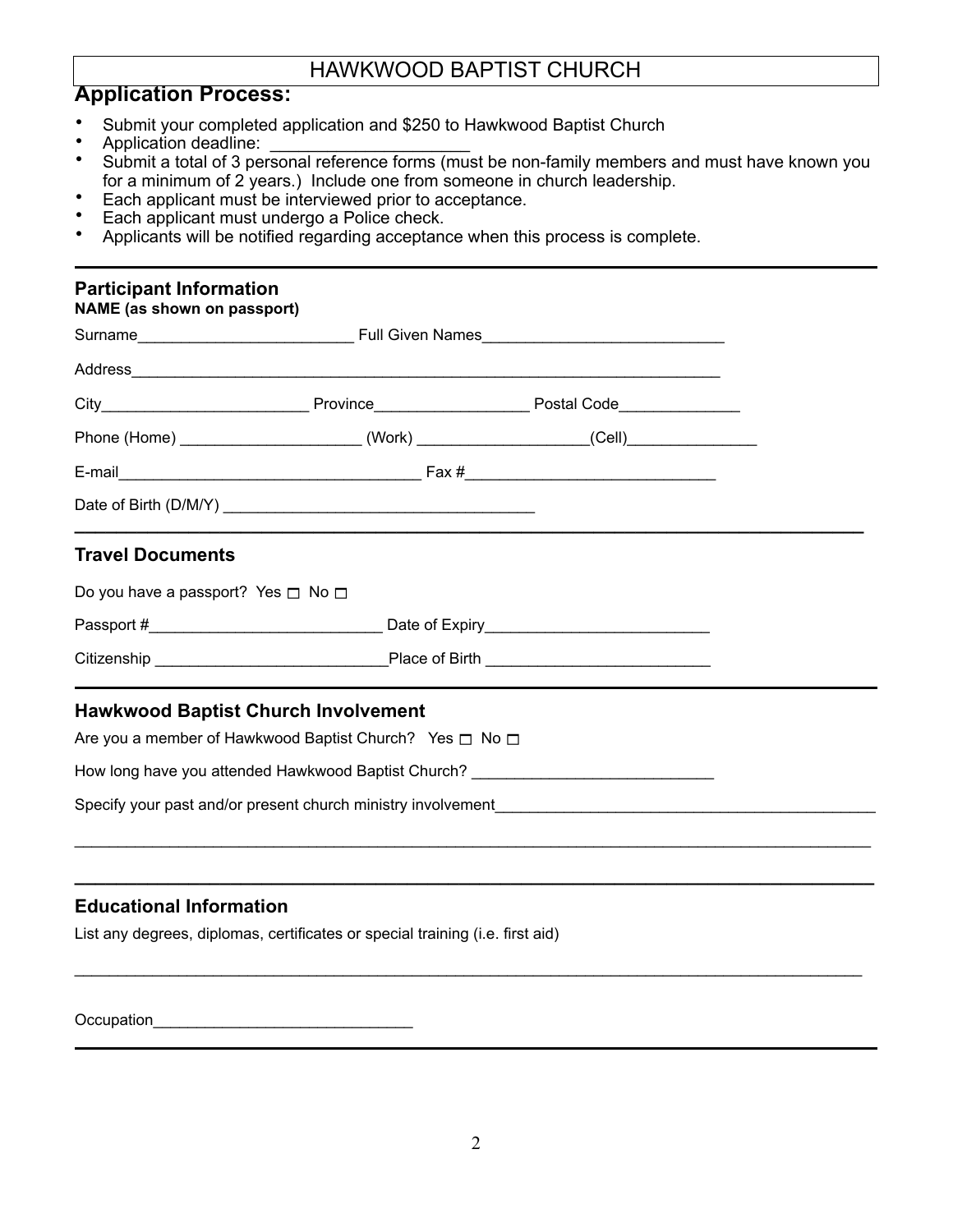## **Skills**

Do you have any training skills in the following areas?

| $\Box$ Framing<br>Teaching<br>□<br>$\Box$ Preaching/Speaking<br>$\Box$ Mechanics<br>$\Box$ Painting<br>$\Box$ Teaching<br>$\Box$ Leading worship<br>$\Box$ Haircutting<br>$\Box$ Brick and Mortar construction<br>$\Box$ Welding<br>$\Box$ Electrical | Cooking<br>Photography<br>Carpentry<br>П.<br>Video production<br>⊓<br>Sports<br>П.<br>□ Crafts<br>Drama<br>Optical<br>Sewing<br>Mechanics<br>Medical |
|-------------------------------------------------------------------------------------------------------------------------------------------------------------------------------------------------------------------------------------------------------|------------------------------------------------------------------------------------------------------------------------------------------------------|
| $\Box$ Plumbing<br>$\Box$ Children's ministry                                                                                                                                                                                                         | Dental<br>Musical instrument, please name                                                                                                            |
| Other (specify)<br>What do you believe you can contribute to the team and this ministry?                                                                                                                                                              |                                                                                                                                                      |

 $\_$  ,  $\_$  ,  $\_$  ,  $\_$  ,  $\_$  ,  $\_$  ,  $\_$  ,  $\_$  ,  $\_$  ,  $\_$  ,  $\_$  ,  $\_$  ,  $\_$  ,  $\_$  ,  $\_$  ,  $\_$  ,  $\_$  ,  $\_$  ,  $\_$  ,  $\_$  ,  $\_$  ,  $\_$  ,  $\_$  ,  $\_$  ,  $\_$  ,  $\_$  ,  $\_$  ,  $\_$  ,  $\_$  ,  $\_$  ,  $\_$  ,  $\_$  ,  $\_$  ,  $\_$  ,  $\_$  ,  $\_$  ,  $\_$  ,

 $\mathcal{L}_\mathcal{L} = \{ \mathcal{L}_\mathcal{L} = \{ \mathcal{L}_\mathcal{L} = \{ \mathcal{L}_\mathcal{L} = \{ \mathcal{L}_\mathcal{L} = \{ \mathcal{L}_\mathcal{L} = \{ \mathcal{L}_\mathcal{L} = \{ \mathcal{L}_\mathcal{L} = \{ \mathcal{L}_\mathcal{L} = \{ \mathcal{L}_\mathcal{L} = \{ \mathcal{L}_\mathcal{L} = \{ \mathcal{L}_\mathcal{L} = \{ \mathcal{L}_\mathcal{L} = \{ \mathcal{L}_\mathcal{L} = \{ \mathcal{L}_\mathcal{$ 

\_\_\_\_\_\_\_\_\_\_\_\_\_\_\_\_\_\_\_\_\_\_\_\_\_\_\_\_\_\_\_\_\_\_\_\_\_\_\_\_\_\_\_\_\_\_\_\_\_\_\_\_\_\_\_\_\_\_\_\_\_\_\_\_\_\_\_\_\_\_\_\_\_\_\_\_

\_\_\_\_\_\_\_\_\_\_\_\_\_\_\_\_\_\_\_\_\_\_\_\_\_\_\_\_\_\_\_\_\_\_\_\_\_\_\_\_\_\_\_\_\_\_\_\_\_\_\_\_\_\_\_\_\_\_\_\_\_\_\_\_\_\_\_\_\_\_\_\_\_\_\_\_\_

\_\_\_\_\_\_\_\_\_\_\_\_\_\_\_\_\_\_\_\_\_\_\_\_\_\_\_\_\_\_\_\_\_\_\_\_\_\_\_\_\_\_\_\_\_\_\_\_\_\_\_\_\_\_\_\_\_\_\_\_\_\_\_\_\_\_\_\_\_\_\_\_\_\_\_\_\_

\_\_\_\_\_\_\_\_\_\_\_\_\_\_\_\_\_\_\_\_\_\_\_\_\_\_\_\_\_\_\_\_\_\_\_\_\_\_\_\_\_\_\_\_\_\_\_\_\_\_\_\_\_\_\_\_\_\_\_\_\_\_\_\_\_\_\_\_\_\_\_\_\_\_\_\_\_

\_\_\_\_\_\_\_\_\_\_\_\_\_\_\_\_\_\_\_\_\_\_\_\_\_\_\_\_\_\_\_\_\_\_\_\_\_\_\_\_\_\_\_\_\_\_\_\_\_\_\_\_\_\_\_\_\_\_\_\_\_\_\_\_\_\_\_\_\_\_\_\_\_\_\_\_\_

\_\_\_\_\_\_\_\_\_\_\_\_\_\_\_\_\_\_\_\_\_\_\_\_\_\_\_\_\_\_\_\_\_\_\_\_\_\_\_\_\_\_\_\_\_\_\_\_\_\_\_\_\_\_\_\_\_\_\_\_\_\_\_\_\_\_\_\_\_\_\_\_\_\_\_\_\_

\_\_\_\_\_\_\_\_\_\_\_\_\_\_\_\_\_\_\_\_\_\_\_\_\_\_\_\_\_\_\_\_\_\_\_\_\_\_\_\_\_\_\_\_\_\_\_\_\_\_\_\_\_\_\_\_\_\_\_\_\_\_\_\_\_\_\_\_\_\_\_\_\_\_\_\_\_

# **Information Regarding Your Christian Faith**

Explain how and when you accepted Jesus as your personal Lord and Savior.

Describe personal practices that help you grow in your relationship to God.

How have you seen God work through and in your life in the past year?

Describe specific opportunities you have had to share your faith.

\_\_\_\_\_\_\_\_\_\_\_\_\_\_\_\_\_\_\_\_\_\_\_\_\_\_\_\_\_\_\_\_\_\_\_\_\_\_\_\_\_\_\_\_\_\_\_\_\_\_\_\_\_\_\_\_\_\_\_\_\_\_\_\_\_\_\_\_\_\_\_\_\_\_\_\_\_\_\_\_\_\_\_\_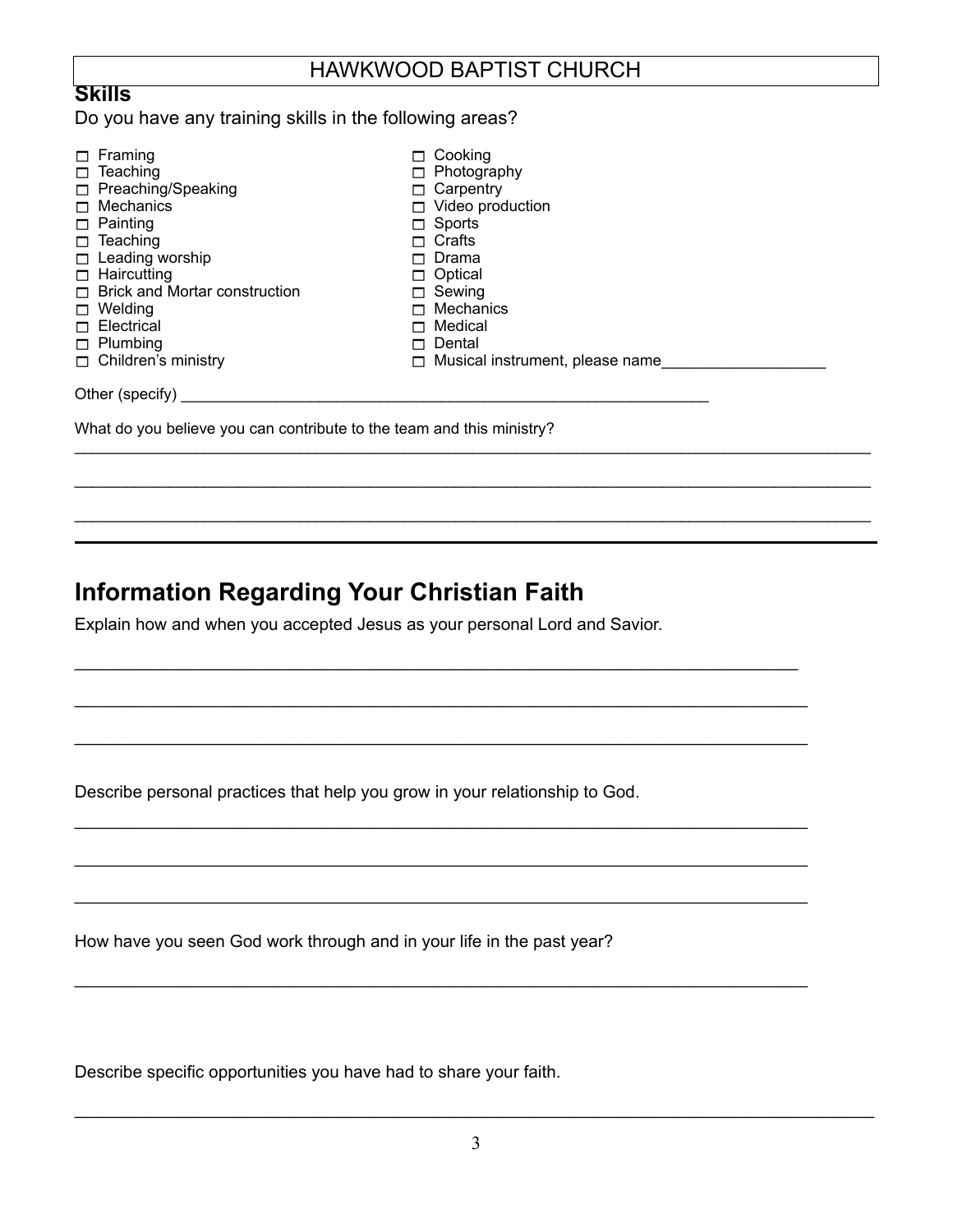How would you describe yourself as a person...character, personality, etc.?

|  |  |  |  | Describe your spiritual gifts (teaching, service, hospitality, etc.) and personal talents/skills. |  |
|--|--|--|--|---------------------------------------------------------------------------------------------------|--|
|  |  |  |  |                                                                                                   |  |

| <b>Trip Information</b>                                                   |
|---------------------------------------------------------------------------|
| Have you ever been overseas before? Yes $\Box$ No $\Box$<br>If yes where? |
| Please state your goals in becoming involved with this Missions Trip.     |
|                                                                           |
|                                                                           |
| What reasons influenced your decision to become involved with this team?  |
|                                                                           |
|                                                                           |
| What do you hope to gain from the experience of this trip?                |
| <b>Mission Trip Reference Form</b>                                        |

traveling to \_\_\_\_\_\_\_\_\_\_\_\_\_\_\_\_\_\_\_\_\_\_\_\_. The team will be (trip description)\_\_\_\_\_\_\_\_\_\_\_\_\_\_\_\_\_\_\_\_\_\_\_\_\_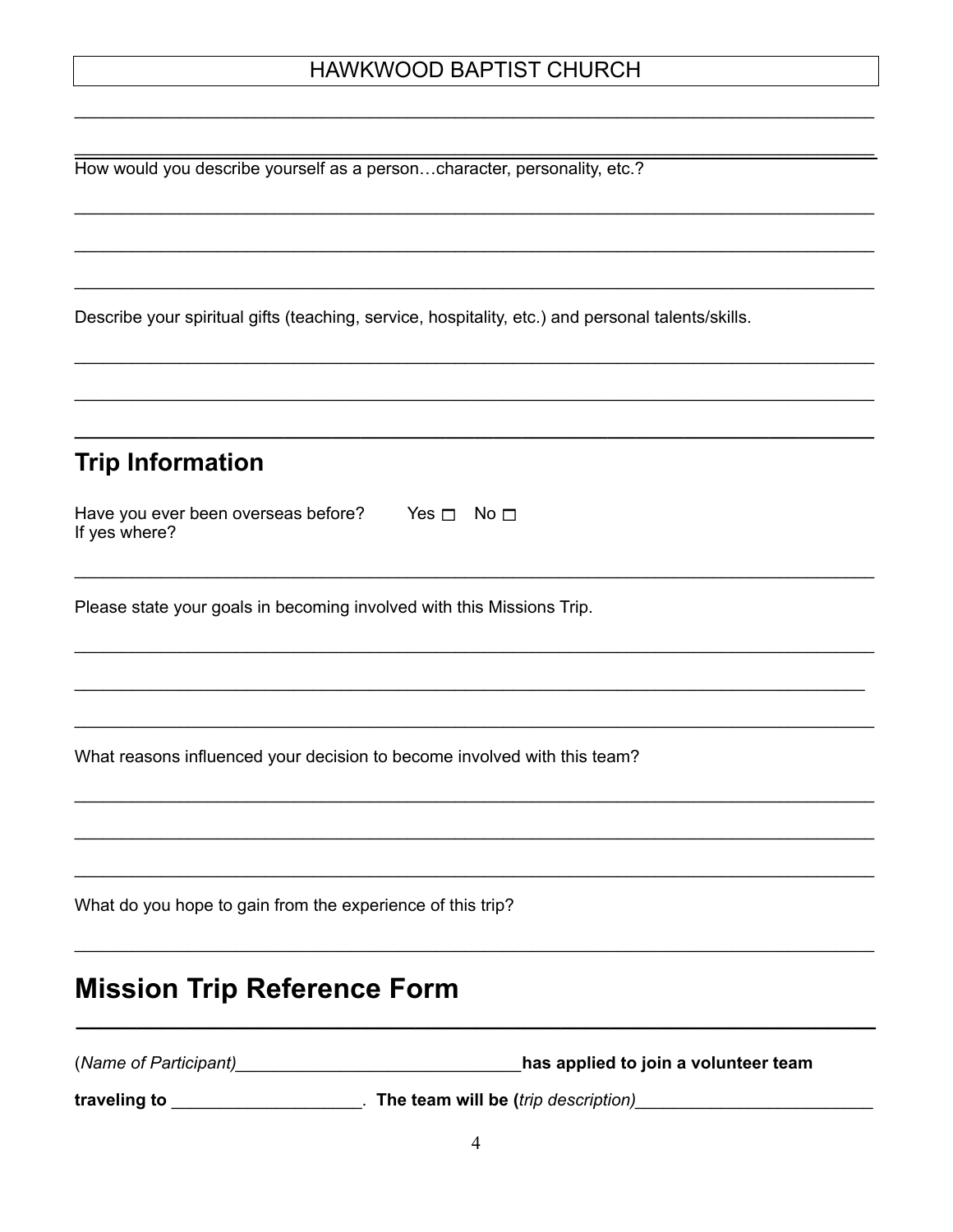#### HAWKWOOD BAPTIST CHURCH *\_\_\_\_\_\_\_\_\_\_\_\_\_\_\_\_\_\_\_\_\_\_\_\_\_\_\_\_\_\_\_\_\_\_\_\_\_\_\_\_\_\_\_\_\_\_\_\_\_\_\_\_\_\_\_\_\_\_\_\_\_\_\_\_\_\_\_\_\_\_\_\_\_\_\_\_\_\_\_\_\_\_\_.*

A reference check is required for all volunteers joining the team. The information you provide will remain confidential. Thank you for your assistance.

Please forward this information to:

Missions Chairperson Hawkwood Baptist Church 20 Hawkwood Drive Calgary, AB T3G 2W2

or e-mail to: **[hbc@hawkwood.ca](mailto:hbc@hawkwood.ca) \_\_\_\_\_\_\_\_\_\_\_\_\_\_\_\_\_\_\_\_\_\_\_\_\_\_\_\_\_\_\_\_\_\_\_\_\_\_\_\_\_\_\_\_\_\_\_\_\_\_\_\_\_\_\_\_\_\_\_\_\_\_\_\_\_\_**

|                                                                                   | Phone 2008 2009 2010 2021 2022 2023 2024 2022 2023 2024 2022 2023 2024 2022 2023 2024 2022 2023 2024 2022 2023 |
|-----------------------------------------------------------------------------------|----------------------------------------------------------------------------------------------------------------|
|                                                                                   |                                                                                                                |
|                                                                                   |                                                                                                                |
| 1. Describe your relationship with this applicant _______________________________ |                                                                                                                |
|                                                                                   |                                                                                                                |
|                                                                                   |                                                                                                                |

3. Please use the scale provided and respond to the following:

1. Low 2. Below Average 3. Average 4. Very Good 5. Excellent

How would you rate this individual in the following areas?

| a) Ability to work with other volunteers           |  |  | 5 |
|----------------------------------------------------|--|--|---|
| b) Ability to follow through on commitments        |  |  | 5 |
| c) Ability to relate to children                   |  |  |   |
| d) Level of spiritual maturity                     |  |  | 5 |
| e) Ability to handle change and stress/flexibility |  |  | 5 |
| f) Emotional stability                             |  |  |   |
| g) Initiative                                      |  |  | 5 |
| h) Cross-cultural Respect                          |  |  |   |

4. What are the applicant's greatest strengths?

5. Would you recommend the applicant as a member of a team traveling to

without any concern, reservation or hesitation?

Do you have any concerns regarding this person? If so, please explain \_\_\_\_\_\_\_\_\_\_\_\_\_\_\_\_\_

\_\_\_\_\_\_\_\_\_\_\_\_\_\_\_\_\_\_\_\_\_\_\_\_\_\_\_\_\_\_\_\_\_\_\_\_\_\_\_\_\_\_\_\_\_\_\_\_\_\_\_\_\_\_\_\_\_\_\_\_\_\_\_\_\_\_\_\_\_\_\_\_\_\_\_\_

 $\mathcal{L}_\text{max}$  , and the contribution of the contribution of the contribution of the contribution of the contribution of the contribution of the contribution of the contribution of the contribution of the contribution of t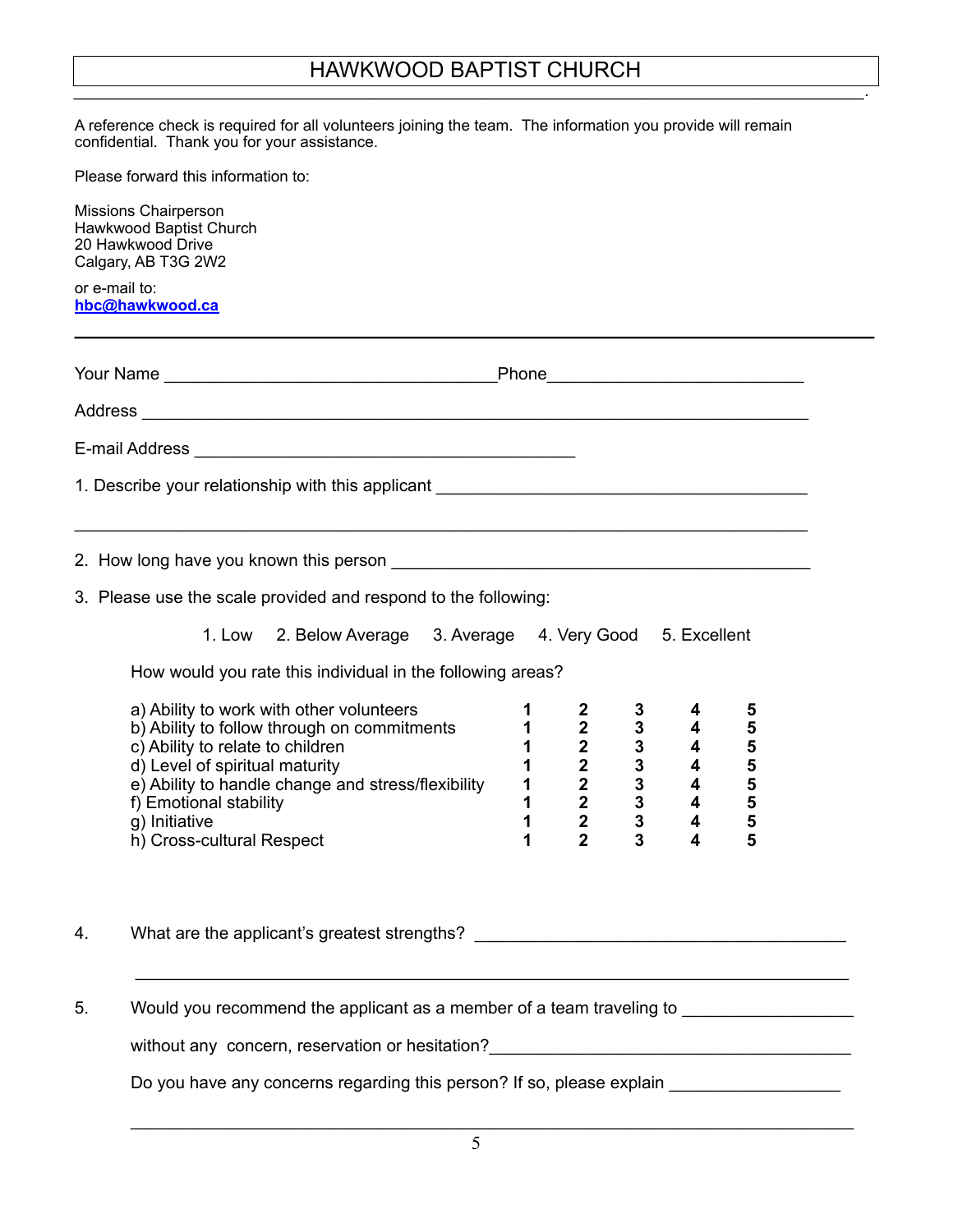| 6.                              |                                                                                   |  |  |
|---------------------------------|-----------------------------------------------------------------------------------|--|--|
|                                 |                                                                                   |  |  |
|                                 |                                                                                   |  |  |
|                                 |                                                                                   |  |  |
|                                 |                                                                                   |  |  |
|                                 |                                                                                   |  |  |
|                                 |                                                                                   |  |  |
|                                 |                                                                                   |  |  |
|                                 |                                                                                   |  |  |
|                                 |                                                                                   |  |  |
|                                 |                                                                                   |  |  |
|                                 |                                                                                   |  |  |
|                                 |                                                                                   |  |  |
|                                 |                                                                                   |  |  |
|                                 |                                                                                   |  |  |
| <b>Medical Information Form</b> |                                                                                   |  |  |
|                                 | Hawkwood Baptist Church 20 Hawkwood Drive N.W. Calgary, AB T3G2W2 hbc@hawkwood.ca |  |  |
|                                 | Participant Information <b>Districts Participant Information</b>                  |  |  |
|                                 |                                                                                   |  |  |
|                                 |                                                                                   |  |  |
|                                 |                                                                                   |  |  |
|                                 |                                                                                   |  |  |
|                                 |                                                                                   |  |  |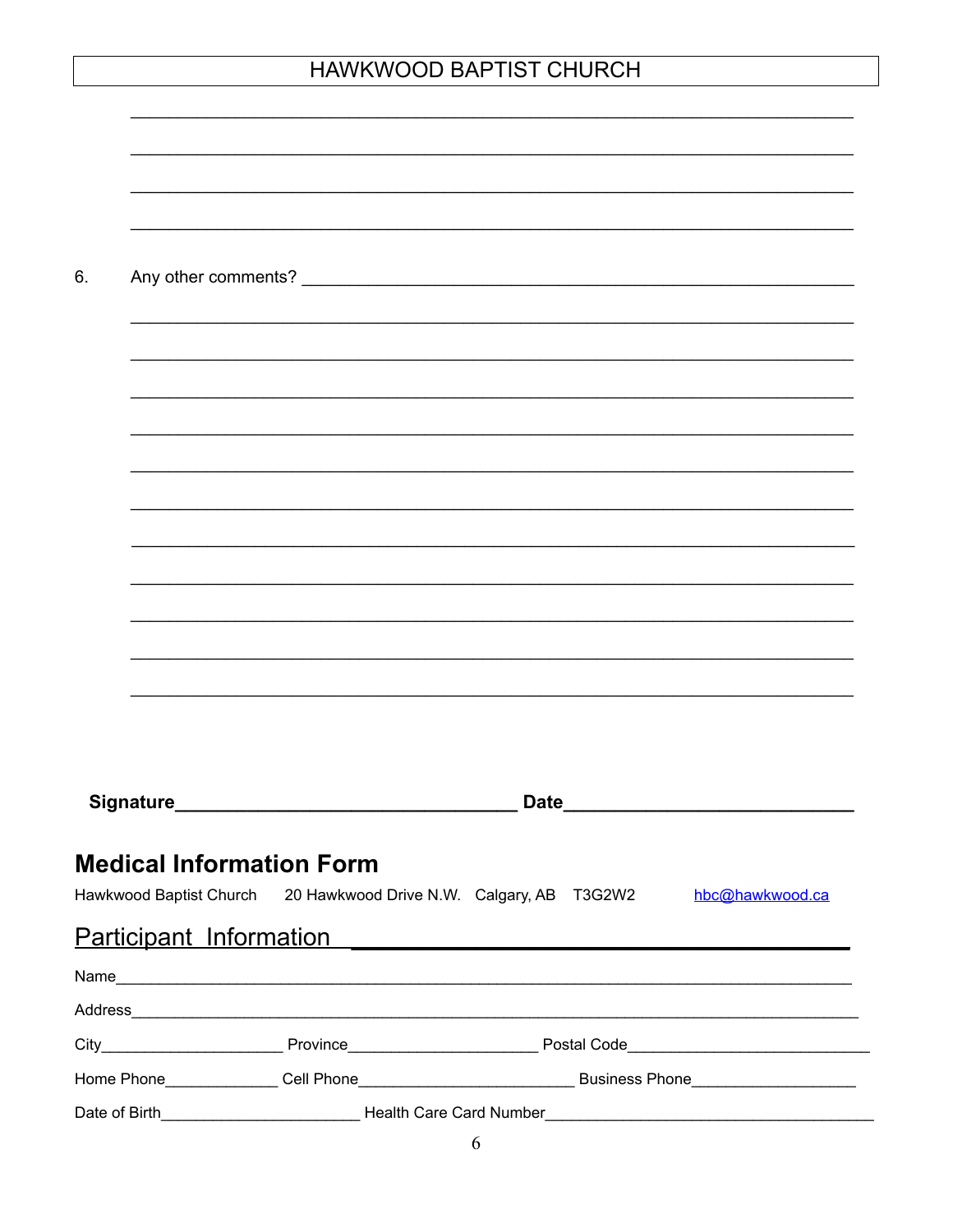**\_\_\_\_\_\_\_\_\_\_\_\_\_\_\_\_\_\_\_\_\_\_\_\_\_\_\_\_\_\_\_\_\_\_\_\_\_\_\_\_\_\_\_\_\_\_\_\_\_\_\_\_\_\_\_\_\_\_\_\_\_\_\_\_\_\_\_\_\_\_\_\_\_\_\_\_\_** 

Doctor's Name\_\_\_\_\_\_\_\_\_\_\_\_\_\_\_\_\_\_\_\_\_\_\_\_\_\_\_\_\_\_\_\_\_\_\_ \_\_\_\_ Phone Number\_\_\_\_\_\_\_\_\_\_\_\_\_\_\_\_\_\_\_\_\_\_\_\_\_\_\_\_

Insurance Company **Example 20** and the set of the Shane Number **Department of the Shane Number** 

### **IN CASE OF EMMERGENCY PLEASE CONTACT**

| Name                         | <u> 2000 - Jan Barnett, amerikansk politiker (d. 1982)</u> |                               |
|------------------------------|------------------------------------------------------------|-------------------------------|
| Home Phone <u>__________</u> | Cell Phone <u>Call Phone</u>                               | Business Phone_______________ |
| Relationship                 |                                                            |                               |
| Name                         |                                                            |                               |
| Home Phone                   | Cell Phone                                                 | Business Phone                |
| Relationship                 |                                                            |                               |

 $\mathcal{L}_\mathcal{L} = \{ \mathcal{L}_\mathcal{L} = \{ \mathcal{L}_\mathcal{L} = \{ \mathcal{L}_\mathcal{L} = \{ \mathcal{L}_\mathcal{L} = \{ \mathcal{L}_\mathcal{L} = \{ \mathcal{L}_\mathcal{L} = \{ \mathcal{L}_\mathcal{L} = \{ \mathcal{L}_\mathcal{L} = \{ \mathcal{L}_\mathcal{L} = \{ \mathcal{L}_\mathcal{L} = \{ \mathcal{L}_\mathcal{L} = \{ \mathcal{L}_\mathcal{L} = \{ \mathcal{L}_\mathcal{L} = \{ \mathcal{L}_\mathcal{$ 

### **MEDICAL INFORMATION**

|                            | Yes | Nο |                             | Yes | No |
|----------------------------|-----|----|-----------------------------|-----|----|
| <b>Recurrent Headaches</b> |     |    | <b>Heart Condition</b>      |     |    |
| <b>Seizures</b>            |     |    | <b>Rheumatism/Arthritis</b> |     |    |
| <b>Fainting Episodes</b>   |     |    | Anemia                      |     |    |
| <b>Major Surgery</b>       |     |    | <b>Allergies</b>            |     |    |
| <b>Asthma</b>              |     |    | <b>To What</b>              |     |    |
| <b>High Blood Pressure</b> |     |    |                             |     |    |
| <b>Low Blood Pressure</b>  |     |    | <b>Reaction</b>             |     |    |
| Cancer                     |     |    |                             |     |    |
| <b>Diabetes</b>            |     |    | <b>Medication/Treatment</b> |     |    |
| <b>Depression/Anxiety</b>  |     |    |                             |     |    |

\_\_\_\_\_\_\_\_\_\_\_\_\_\_\_\_\_\_\_\_\_\_\_\_\_\_\_\_\_\_\_\_\_\_\_\_\_\_\_\_\_\_\_\_\_\_\_\_\_\_\_\_\_\_\_\_\_\_\_\_\_\_\_\_\_\_\_\_\_\_\_\_\_\_\_\_\_\_

 **Dietary Restrictions\_\_\_\_\_\_\_\_\_\_\_\_\_\_\_\_\_\_\_\_\_\_\_\_\_\_\_\_\_\_\_\_\_\_\_\_\_\_\_\_\_\_\_\_\_\_\_\_\_\_\_\_\_\_\_\_\_\_\_\_\_** 

 *Please note that dietary accommodations may not be possible* 

**If you answered "Yes' to any of the above questions please explain:** 

Please list the medications you are currently taking (dosages). Include non-prescriptions drugs:

\_\_\_\_\_\_\_\_\_\_\_\_\_\_\_\_\_\_\_\_\_\_\_\_\_\_\_\_\_\_\_\_\_\_\_\_\_\_\_\_\_\_\_\_\_\_\_\_\_\_\_\_\_\_\_\_\_\_\_\_\_\_\_\_\_\_\_\_\_\_\_\_\_\_\_\_\_

\_\_\_\_\_\_\_\_\_\_\_\_\_\_\_\_\_\_\_\_\_\_\_\_\_\_\_\_\_\_\_\_\_\_\_\_\_\_\_\_\_\_\_\_\_\_\_\_\_\_\_\_\_\_\_\_\_\_\_\_\_\_\_\_\_\_\_\_\_\_\_\_\_\_\_\_\_

 $\mathcal{L}_\mathcal{L} = \mathcal{L}_\mathcal{L} = \mathcal{L}_\mathcal{L} = \mathcal{L}_\mathcal{L} = \mathcal{L}_\mathcal{L} = \mathcal{L}_\mathcal{L} = \mathcal{L}_\mathcal{L} = \mathcal{L}_\mathcal{L} = \mathcal{L}_\mathcal{L} = \mathcal{L}_\mathcal{L} = \mathcal{L}_\mathcal{L} = \mathcal{L}_\mathcal{L} = \mathcal{L}_\mathcal{L} = \mathcal{L}_\mathcal{L} = \mathcal{L}_\mathcal{L} = \mathcal{L}_\mathcal{L} = \mathcal{L}_\mathcal{L}$ 

Additional Comments: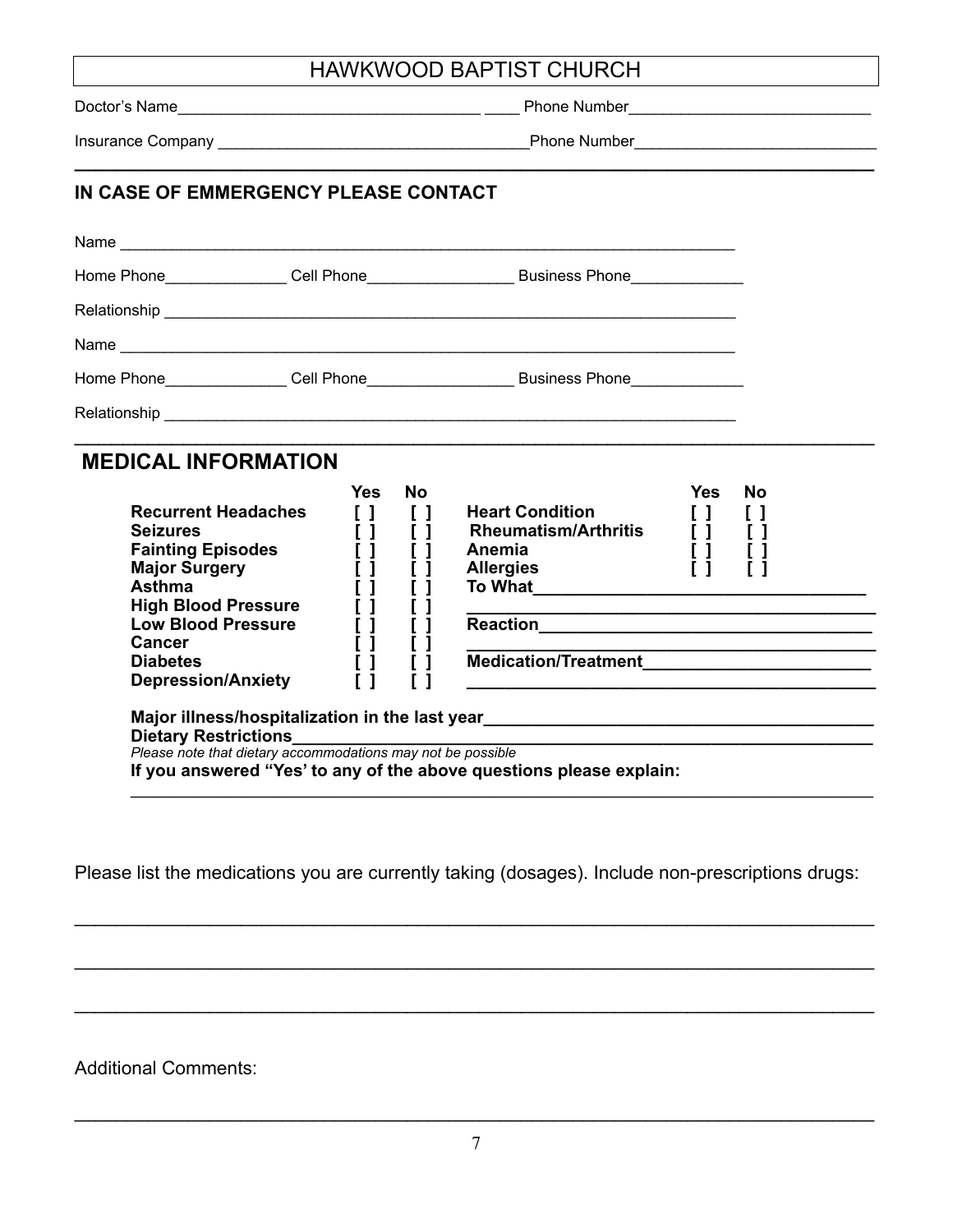\_\_\_\_\_\_\_\_\_\_\_\_\_\_\_\_\_\_\_\_\_\_\_\_\_\_\_\_\_\_\_\_\_\_\_\_\_\_\_\_\_\_\_\_\_\_\_\_\_\_\_\_\_\_\_\_\_\_\_\_\_\_\_\_\_\_\_\_\_\_\_\_\_\_\_\_\_

 $\mathcal{L}_\mathcal{L} = \mathcal{L}_\mathcal{L} = \mathcal{L}_\mathcal{L} = \mathcal{L}_\mathcal{L} = \mathcal{L}_\mathcal{L} = \mathcal{L}_\mathcal{L} = \mathcal{L}_\mathcal{L} = \mathcal{L}_\mathcal{L} = \mathcal{L}_\mathcal{L} = \mathcal{L}_\mathcal{L} = \mathcal{L}_\mathcal{L} = \mathcal{L}_\mathcal{L} = \mathcal{L}_\mathcal{L} = \mathcal{L}_\mathcal{L} = \mathcal{L}_\mathcal{L} = \mathcal{L}_\mathcal{L} = \mathcal{L}_\mathcal{L}$ 

\_\_\_\_\_\_\_\_\_\_\_\_\_\_\_\_\_\_\_\_\_\_\_\_\_\_\_\_\_\_\_\_\_\_\_\_\_\_\_\_\_\_\_\_\_\_\_\_\_\_\_\_\_\_\_\_\_\_\_\_\_\_\_\_\_\_\_\_\_\_\_\_\_\_\_\_\_

\_\_\_\_\_\_\_\_\_\_\_\_\_\_\_\_\_\_\_\_\_\_\_\_\_\_\_\_\_\_\_\_\_\_\_\_\_\_\_\_\_\_\_\_\_\_\_\_\_\_\_\_\_\_\_\_\_\_\_\_\_\_\_\_\_\_\_\_\_\_\_\_\_\_\_\_\_

**\_\_\_\_\_\_\_\_\_\_\_\_\_\_\_\_\_\_\_\_\_\_\_\_\_\_\_\_\_\_\_\_\_\_\_\_\_\_\_\_\_\_\_\_\_\_\_\_\_\_\_\_\_\_\_\_\_\_\_\_\_\_\_\_\_\_\_\_\_\_\_\_\_\_\_\_\_** 

**I /we certify the above information is accurate. I/we understand that certain medical conditions may preclude acceptance. All required immunizations must be completed before departure. I/we realize that I/we must cover costs of any immunizations that the said minor will need.** 

| Participant's Signature | Date |  |
|-------------------------|------|--|
|                         |      |  |
|                         |      |  |
|                         |      |  |
| Parent/Legal Guardian   | Date |  |

\_\_\_\_\_\_\_\_\_\_\_\_\_\_\_\_\_\_\_\_\_\_\_\_\_\_\_\_\_\_\_\_\_\_\_\_\_\_\_\_ \_\_\_\_\_\_\_\_\_\_\_\_\_\_\_\_\_\_\_\_\_\_\_\_\_\_\_\_\_\_\_\_\_

(If under 18)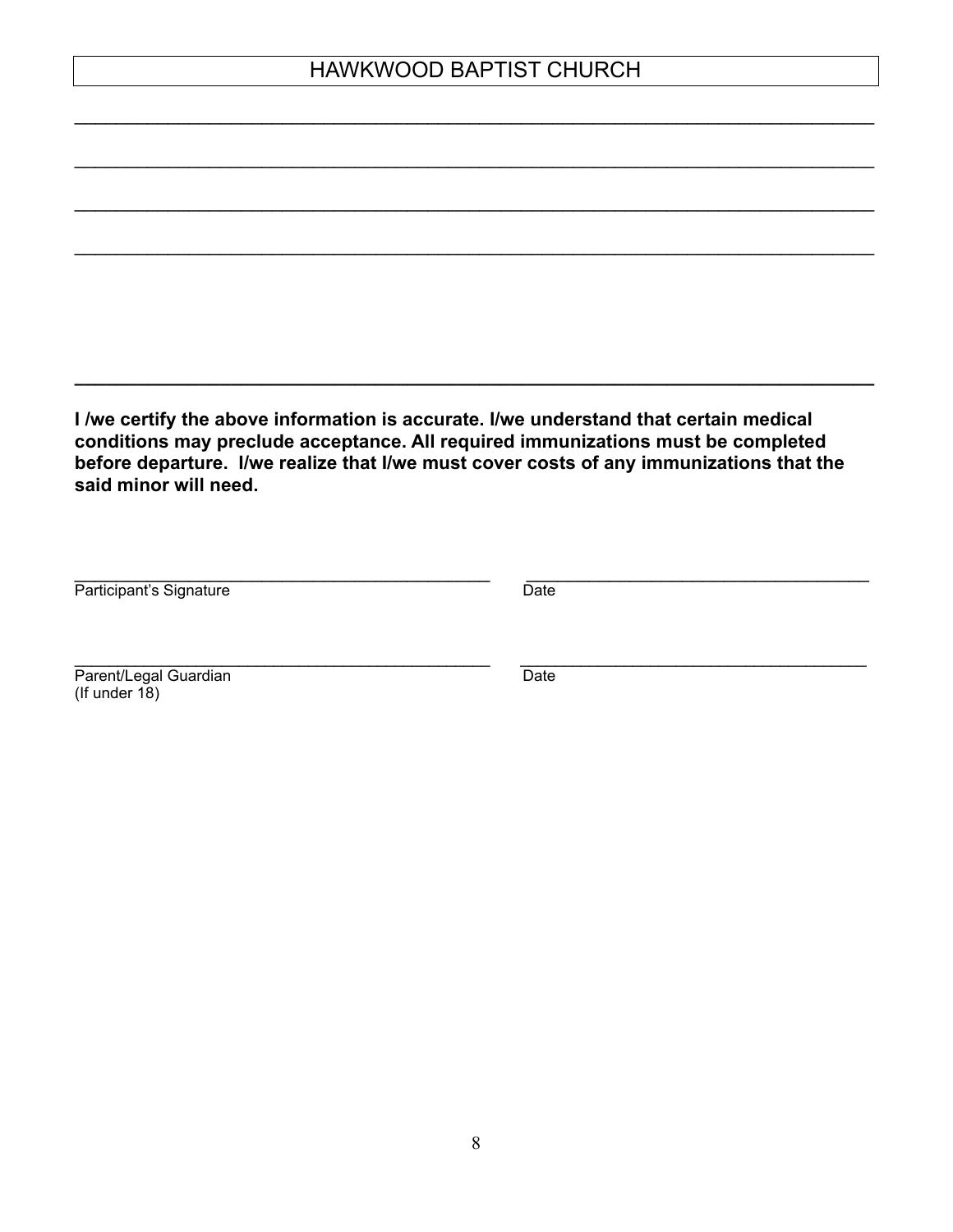# HAWKWOOD BAPTIST CHURCH **Hawkwood Baptist Church Short-Term Missions (STM) Financial Grants**

# **Application**

The HBC Missions Committee is pleased to be able to offer support to participants both prayerfully and financially. Because the funds for STM projects are limited, we will do our best to honor the needs of all participants, but cannot guarantee financial support to all applicants. Our greatest desire is that we do everything possible to help all of those called into cross-cultural service for Christ.

**All applicants are responsible for raising 100% of their support.** Being accepted by the HBC Missions Committee for financial support does not indicate that fund-raising activities should cease. We encourage all participants to explore all avenues of support and even, if possible, to raise above the required amount in an effort to support others and the project. This suggestion is not meant to keep you from asking for support, as the church desires to be an integral part of your STM, but rather, we only want all participants to experience the process and often challenging work of deputation.

The HBC Missions Committee will determine what financial support will be supplied to the applicant up to a maximum of 25% as funds are available.

| Name                                        |                     |  |
|---------------------------------------------|---------------------|--|
| Address                                     |                     |  |
| City                                        | Province            |  |
| Postal Code                                 | Telephone Number () |  |
| Name of Missions Agency you are applying to |                     |  |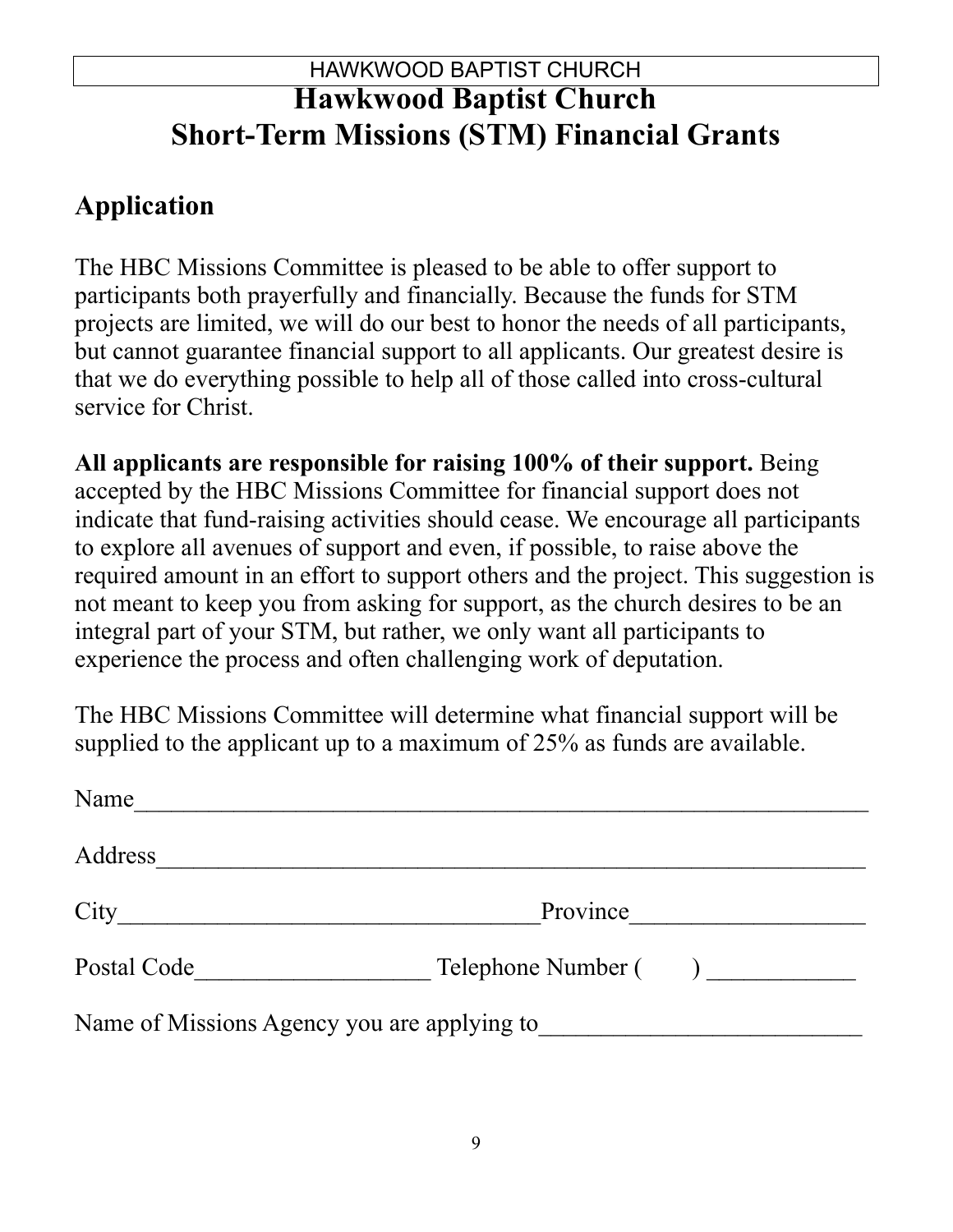$\mathcal{L}_\text{max}$  , and the contract of the contract of the contract of the contract of the contract of the contract of the contract of the contract of the contract of the contract of the contract of the contract of the contr

Location of Short-Term Mission

Dates of Short-Term Mission\_\_\_\_\_\_\_\_\_\_\_\_\_\_\_\_\_\_\_\_\_\_\_\_\_\_\_\_\_\_\_\_\_\_\_\_\_\_\_\_

Purpose of Short-Term Mission\_\_\_\_\_\_\_\_\_\_\_\_\_\_\_\_\_\_\_\_\_\_\_\_\_\_\_\_\_\_\_\_\_\_\_\_\_\_\_

# Financial Details

- Cost of the project (Canadian\$)\_\_\_\_\_\_\_\_\_\_\_\_\_\_\_\_\_\_\_\_\_\_\_\_\_\_\_\_\_\_\_\_\_\_
- How do you propose to raise the money you need?
- Amount you will contribute:

 $\mathcal{L}_\text{max}$  , and the contract of the contract of the contract of the contract of the contract of the contract of the contract of the contract of the contract of the contract of the contract of the contract of the contr

- Amount you expect in gifts from others:
- Total amount raised to date: \_\_\_\_\_\_\_\_\_\_\_\_\_\_\_\_\_\_\_\_\_\_\_\_\_\_\_\_\_\_\_\_\_\_\_\_
- How much are you requesting for HBC support?

# **Financial Support Requirements:**

Applicants for financial support are required to fulfill the following:

- 1. Must be a professing Christian and a member of HBC, regular attender (non-member) and actively involved at HBC or currently attending HBC and considers HBC to be their home church.
- 2. Must meet individually with member(s) of the HBC Missions Committee for an interview.
- 3. Must submit a copy of the Evaluation Form to the HBC Missions Committee within one month of their return.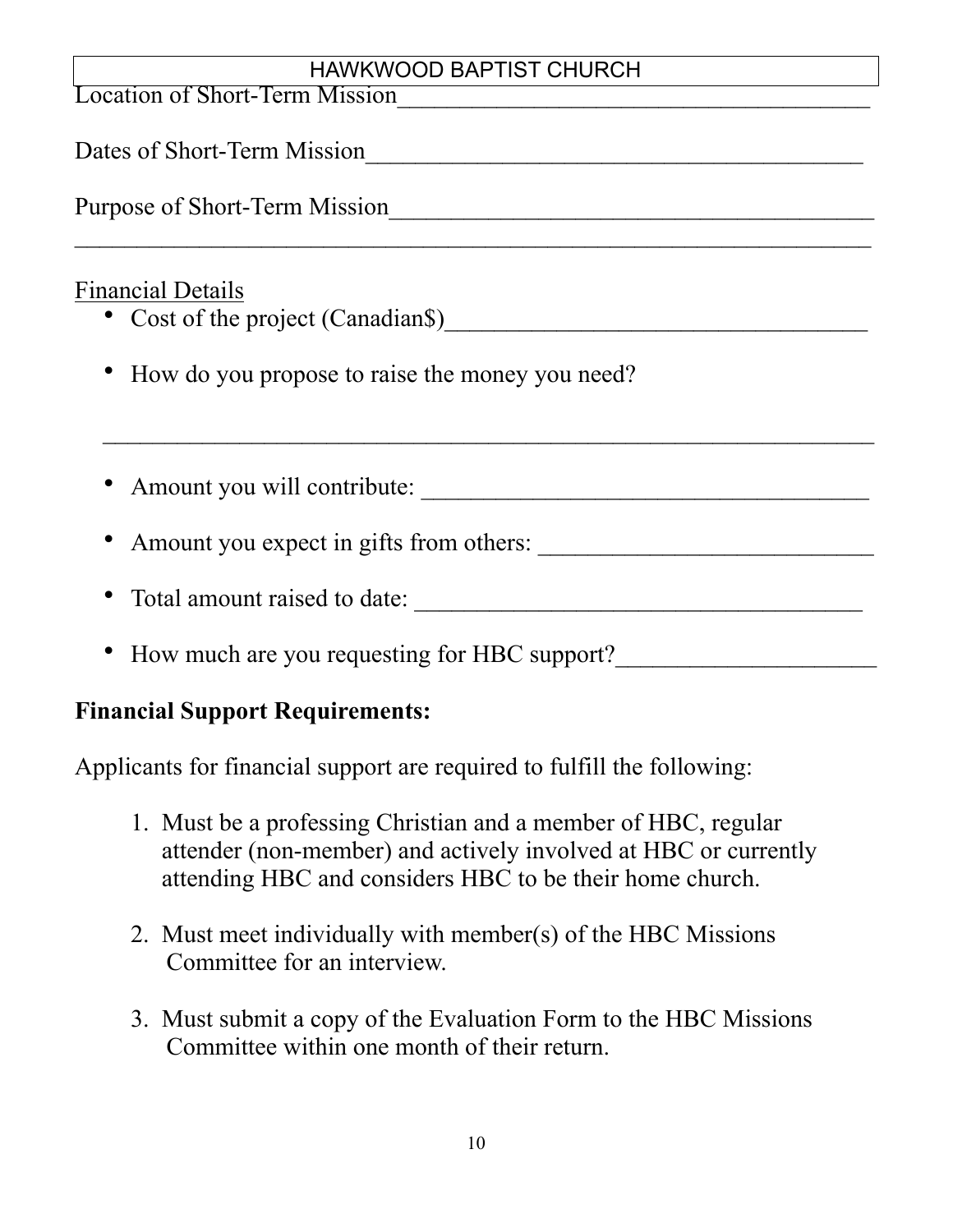4. For those going with missions agencies other than HBC please fill out the following information so that if your financial aid is approved it may be distributed as efficiently as possible.

Please enter to whom the cheque should be made payable:

Address where the cheque should be sent:

 $\overline{\phantom{a}}$  ,  $\overline{\phantom{a}}$  ,  $\overline{\phantom{a}}$  ,  $\overline{\phantom{a}}$  ,  $\overline{\phantom{a}}$  ,  $\overline{\phantom{a}}$  ,  $\overline{\phantom{a}}$  ,  $\overline{\phantom{a}}$  ,  $\overline{\phantom{a}}$  ,  $\overline{\phantom{a}}$  ,  $\overline{\phantom{a}}$  ,  $\overline{\phantom{a}}$  ,  $\overline{\phantom{a}}$  ,  $\overline{\phantom{a}}$  ,  $\overline{\phantom{a}}$  ,  $\overline{\phantom{a}}$ 

I have reviewed this application and I agree to fulfill the requirements stated above. All of my answers are truthful to the best of my knowledge.

**Signed:\_\_\_\_\_\_\_\_\_\_\_\_\_\_\_\_\_\_\_\_\_\_\_\_\_\_\_\_\_\_\_\_\_\_\_\_\_\_\_\_\_\_\_\_** 

 $\mathcal{L}_\text{max}$  , and the contract of the contract of the contract of the contract of the contract of the contract of the contract of the contract of the contract of the contract of the contract of the contract of the contr  $\mathcal{L}_\text{max}$  and the contract of the contract of the contract of the contract of the contract of the contract of

**Date:\_\_\_\_\_\_\_\_\_\_\_\_\_\_\_\_\_\_\_\_\_\_\_\_\_\_\_\_\_**  \_\_\_\_\_\_\_\_\_\_\_\_\_\_\_\_\_\_\_\_\_\_\_\_\_\_\_\_\_\_\_\_\_\_\_\_\_\_\_\_\_\_\_\_\_\_\_\_\_\_\_\_\_\_\_\_\_\_\_\_\_\_\_\_\_\_\_\_\_\_\_\_\_

Please enclose a brochure and/or any other information about the Missions Agency that is sponsoring this short-term mission project that would help the Missions Committee make a decision in regard to your application for the STM Grant.

Upon completion of this application, please submit it to the HBC church office. You may also be requested to attend a Missions Committee meeting or meet with some of its members in order to personally share with the Committee and answer any questions it may have. We will notify you as soon as possible of our decision in regard to this application.

You can be assured that this application will be held in the strictest confidence by the Missions Committee.

Should you have any questions or concerns about this application, please feel free to contact any member of the Missions Committee. Their telephone numbers can be obtained through the church office.

If you receive an STM Grant, you will be asked to submit one written report to the Missions Committee as well as possibly give verbal reports to the congregation when you return from your short-term mission experience.

We are excited and encouraged by your interest in missions. We know that the Lord will continue to guide you as you make preparations to serve Him through a short-term missions project. May God richly bless you in your ministry.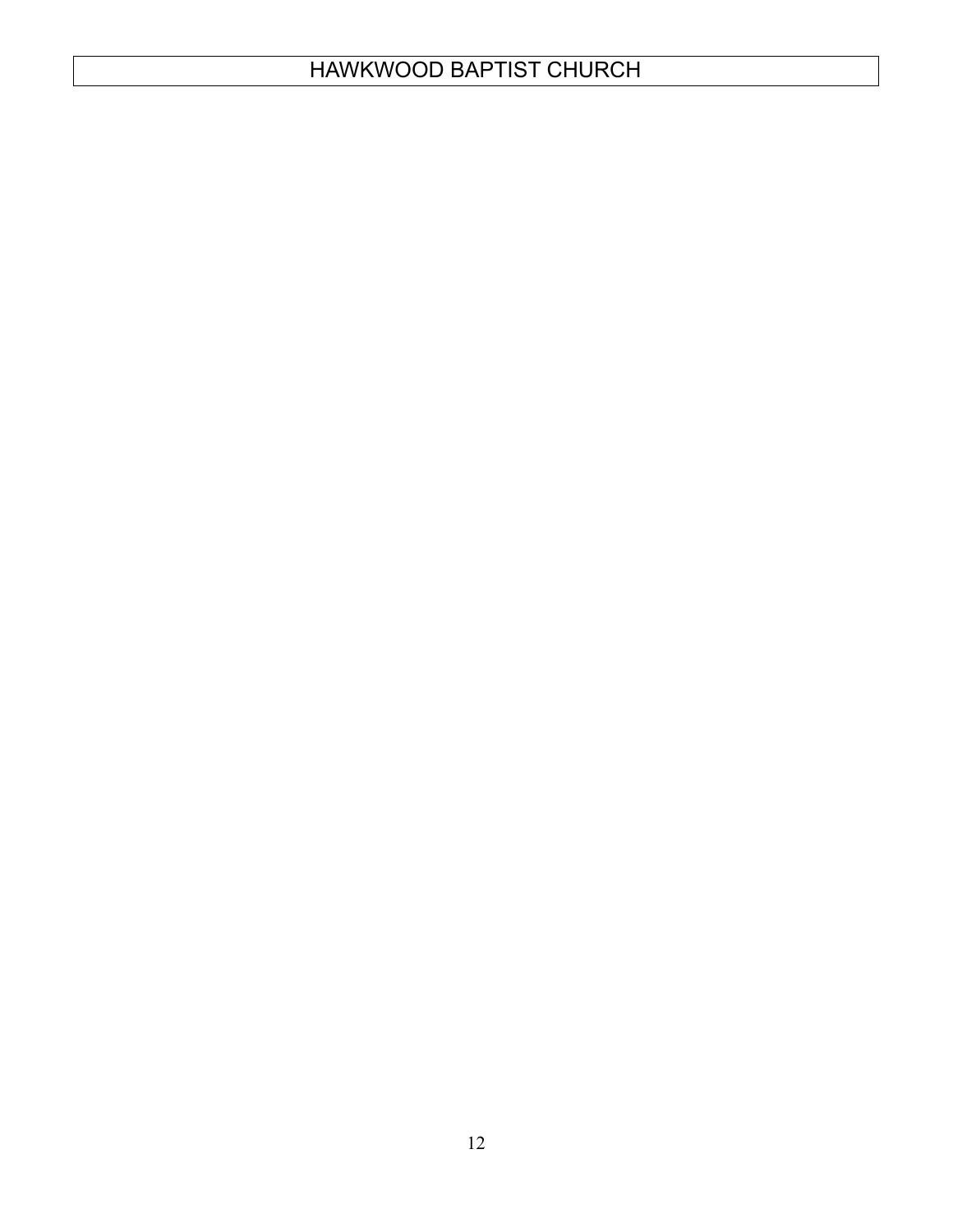# HAWKWOOD BAPTIST CHURCH **STATUTORY DECLARATION**

\_\_\_\_\_\_\_\_\_\_\_\_\_\_\_\_\_\_\_\_\_\_\_\_\_\_\_\_\_\_\_\_\_\_\_\_\_\_\_\_

CANADA (a) and the matter of permitting PROVINCE OF ALBERTA ) minor to travel without his or TO WITNESS (a) and the parent or guardian.

| the province of Alberta do solemnly declare as follows:                                                                                 | оf |                                                                                                                                                                                                                                      |
|-----------------------------------------------------------------------------------------------------------------------------------------|----|--------------------------------------------------------------------------------------------------------------------------------------------------------------------------------------------------------------------------------------|
| Lawful custodial and/or non-custodial parent(s) legal guardian(s)                                                                       |    | Child's Full Name                                                                                                                                                                                                                    |
|                                                                                                                                         |    |                                                                                                                                                                                                                                      |
|                                                                                                                                         |    |                                                                                                                                                                                                                                      |
|                                                                                                                                         |    |                                                                                                                                                                                                                                      |
|                                                                                                                                         |    |                                                                                                                                                                                                                                      |
| (DD/MM/YY)<br>Place and issuance of Canadian Passport <b>Canadian Accord Contract Canadian Accord Contract Contract Control Control</b> |    |                                                                                                                                                                                                                                      |
|                                                                                                                                         |    | has my (our) consent to travel with any one of                                                                                                                                                                                       |
| Child's full name                                                                                                                       |    |                                                                                                                                                                                                                                      |
|                                                                                                                                         |    |                                                                                                                                                                                                                                      |
|                                                                                                                                         |    |                                                                                                                                                                                                                                      |
|                                                                                                                                         |    |                                                                                                                                                                                                                                      |
|                                                                                                                                         |    | Full Name of Accompanying Chaperone <b>Container and Chapter and Chapter and Chapter and Chapter and Chapter and Chapter and Chapter and Chapter and Chapter and Chapter and Chapter and Chapter and Chapter and Chapter and Cha</b> |
|                                                                                                                                         |    |                                                                                                                                                                                                                                      |
|                                                                                                                                         |    |                                                                                                                                                                                                                                      |
|                                                                                                                                         |    | Place of Issuance of Canadian Passport <b>Canadian Canadian Canadian Canadian Canadian Canadian Canadian Canadian</b>                                                                                                                |
|                                                                                                                                         |    | Full Name of Accompanying Chaperone <b>Accompanying Chaperone</b> and the state of the state of the state of the state of the state of the state of the state of the state of the state of the state of the state of the state of t  |
|                                                                                                                                         |    | Canadian Passport Number National Canadian Communications of the Canadian Communication of the Canadian Communication                                                                                                                |
|                                                                                                                                         |    |                                                                                                                                                                                                                                      |
| Place of Issuance of Canadian Passport                                                                                                  |    |                                                                                                                                                                                                                                      |
|                                                                                                                                         |    | to visit during the period of to the During that time period                                                                                                                                                                         |
| (Child's full name) will be residing at the following address:                                                                          |    |                                                                                                                                                                                                                                      |
|                                                                                                                                         |    |                                                                                                                                                                                                                                      |
|                                                                                                                                         |    |                                                                                                                                                                                                                                      |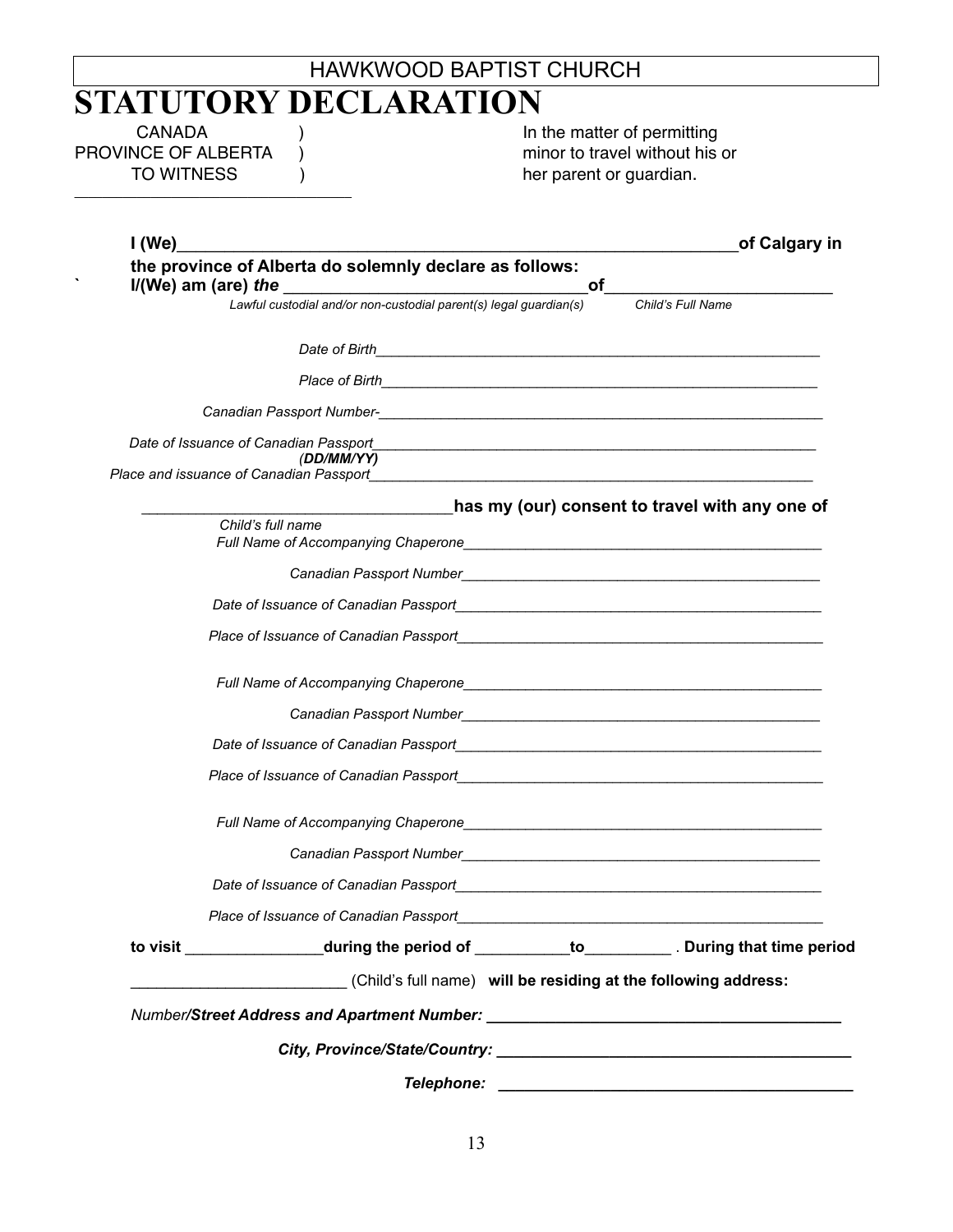**Any questions regarding this consent letter can be directed to the undersigned at:**

 *Number Street Address and Apartment Number: \_\_\_\_\_\_\_\_\_\_\_\_\_\_\_\_\_\_\_\_\_\_\_\_\_\_\_\_\_\_\_\_\_\_\_\_\_*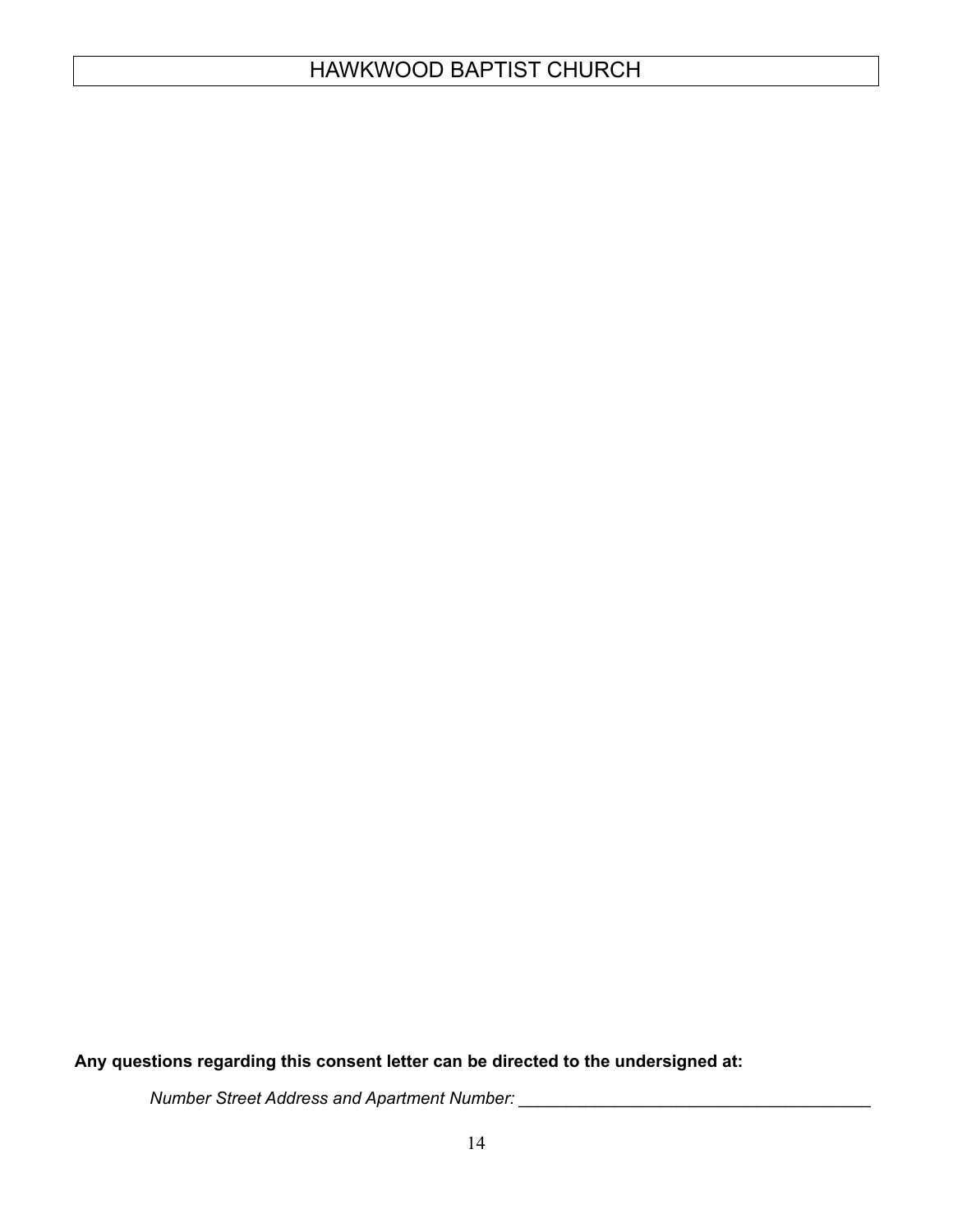*City, Province/State/Country: \_\_\_\_\_\_\_\_\_\_\_\_\_\_\_\_\_\_\_\_\_\_\_\_\_\_\_\_\_\_\_\_\_\_\_\_\_* 

 *Telephone and Fax numbers (Work and Residence): \_\_\_\_\_\_\_\_\_\_\_\_\_\_\_\_\_\_\_\_\_\_\_\_\_\_\_\_\_\_\_\_\_\_\_\_\_* 

#### **I (We) am (are) making this solemn declaration conscientiously believing it to be true and knowing that it is of the same force and effect as if made under oath:**

DECLARED before me at the City of ) Calgary, in the province of Alberta.  $\qquad$  ) This \_\_\_\_\_day of \_\_\_\_\_\_\_\_\_201\_ ) Parent/Guardian

**)** 

 *A Commissioner for Oaths/Notary Public For the Province of Alberta* **Parent/Guardian** 

\_\_\_\_\_\_\_\_\_\_\_\_\_\_\_\_\_\_\_\_\_\_\_\_\_\_\_\_\_\_\_ ) \_\_\_\_\_\_\_\_\_\_\_\_\_\_\_\_\_\_\_\_\_\_\_\_\_\_\_\_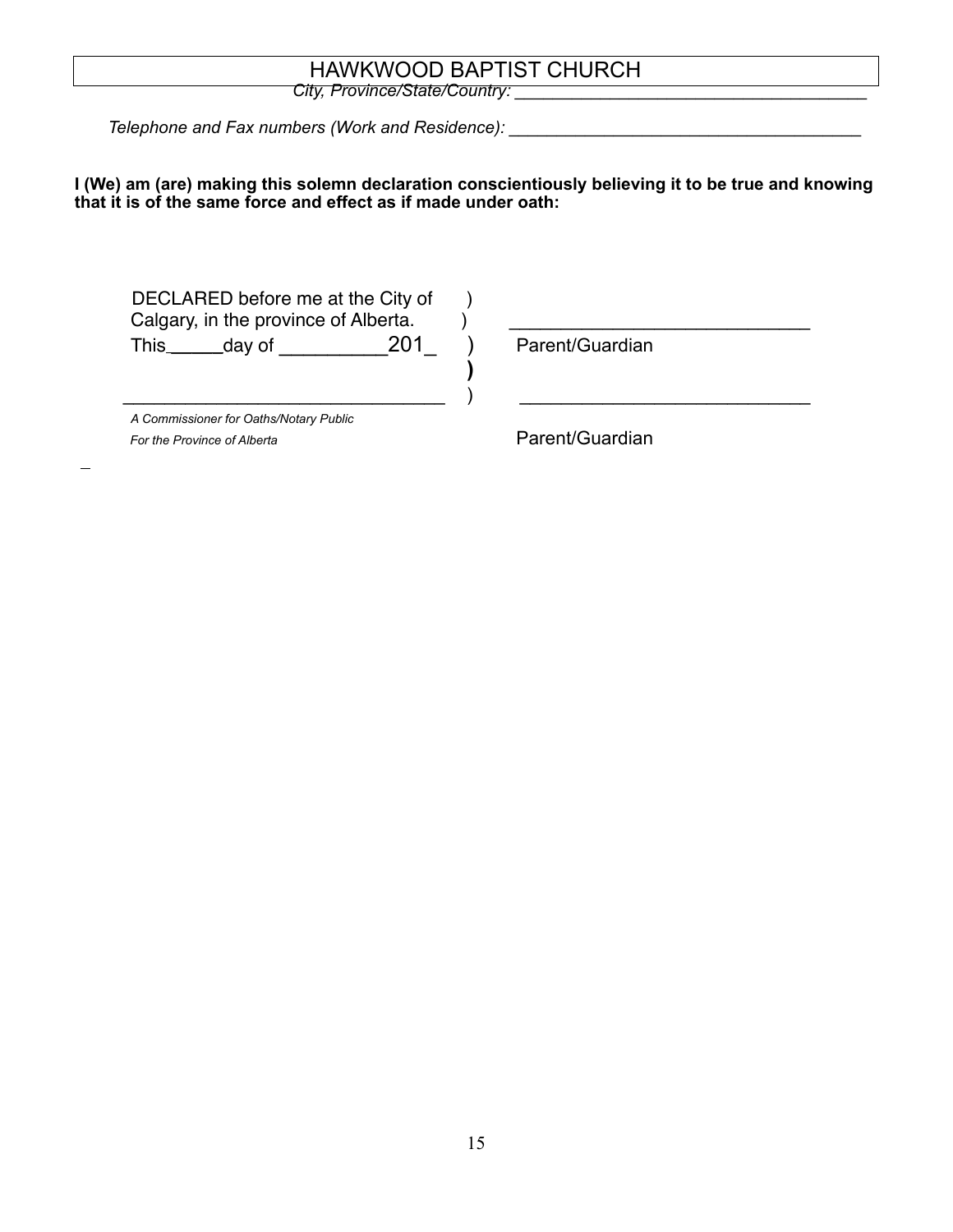## HAWKWOOD BAPTIST CHURCH **CONSENT OF PARENT OR LEGAL GUARDIAN ACKNOWLEDGEMENT OF RISK, RELEASE OF CLAIMS AND INDEMNIFICATION AGREEMENT**

Name of Student **Name of Student Name of Organization** 

**Notice to Parents: Please read and complete this document carefully. If you have any questions or concern about the Program, any of the information contained in the Information Package or would like to receive additional information regarding the Program, please contact Hawkwood Baptist Church prior to completing and executing this document. This document constitutes a legal agreement between the Parties.** 

### **ACKNOWLEDGEMENT AND CONSENT OF PARENTS**

**I acknowledge that my child has been given the opportunity to voluntarily participate in the Program and I consent to my child participating on the terms and conditions set out herein:** 

**Name of Program: \_\_\_\_\_\_\_\_\_\_\_\_\_\_\_\_\_\_\_\_\_\_\_\_\_\_\_\_\_** 

**Dates if Program \_\_\_\_\_\_\_\_\_\_\_\_\_\_\_\_\_\_\_\_\_\_\_\_\_\_\_\_\_\_\_** 

**Location of Program** 

**Supervisors: \_\_\_\_\_\_\_\_\_\_\_\_\_\_\_\_\_\_\_\_\_\_\_\_\_\_\_\_\_\_\_\_\_\_\_\_\_\_\_\_\_\_\_\_\_\_\_\_\_\_\_\_\_\_\_\_\_\_\_\_\_\_\_\_\_\_\_\_\_\_\_\_\_\_** 

## **POSSIBLE RISKS**

By signing this agreement we conform and acknowledge that we understand and accept that the Program involves international airline and land travel together with volunteer work in a developing country and that it is not possible to identify and describe all the possible risks that may be encountered by our child (the trip member). We further understand and acknowledge that these risks may include, and are not limited to, financial loss, illness, injury and death which may arise, directly or indirectly from this airline travel or ground transportation, as well as illness caused by unsafe food or drink, illness caused by tropical disease and unsanitary conditions, illness caused by insects or animals, injuries caused by persons known or unknown, and other injuries, accidents, sickness, illness or disease which we may be unfamiliar with.

### **CONSENT AND ACKNOWLEDGEMENT OF RISK**

**Having attended the Program Briefing, having carefully reviewed the Information Package, and having had the opportunity to raise questions and concerns or seek further information from Hawkwood Baptist Church, we, the Parents or Legal Guardians of the trip member acknowledge and agree as follows:** 

**1. We are the parents or legal guardians of the Trip Member and acknowledge that we have the option to consent to the Trip Member participating in the Program. We confirm that we attended the Program Briefing provided by Hawkwood Baptist Church and have elected to allow the Trip Member to participate in the Program. We acknowledge that we have obtained all of the information that we require in order to make the decision to allow the Trip Member to participate in the**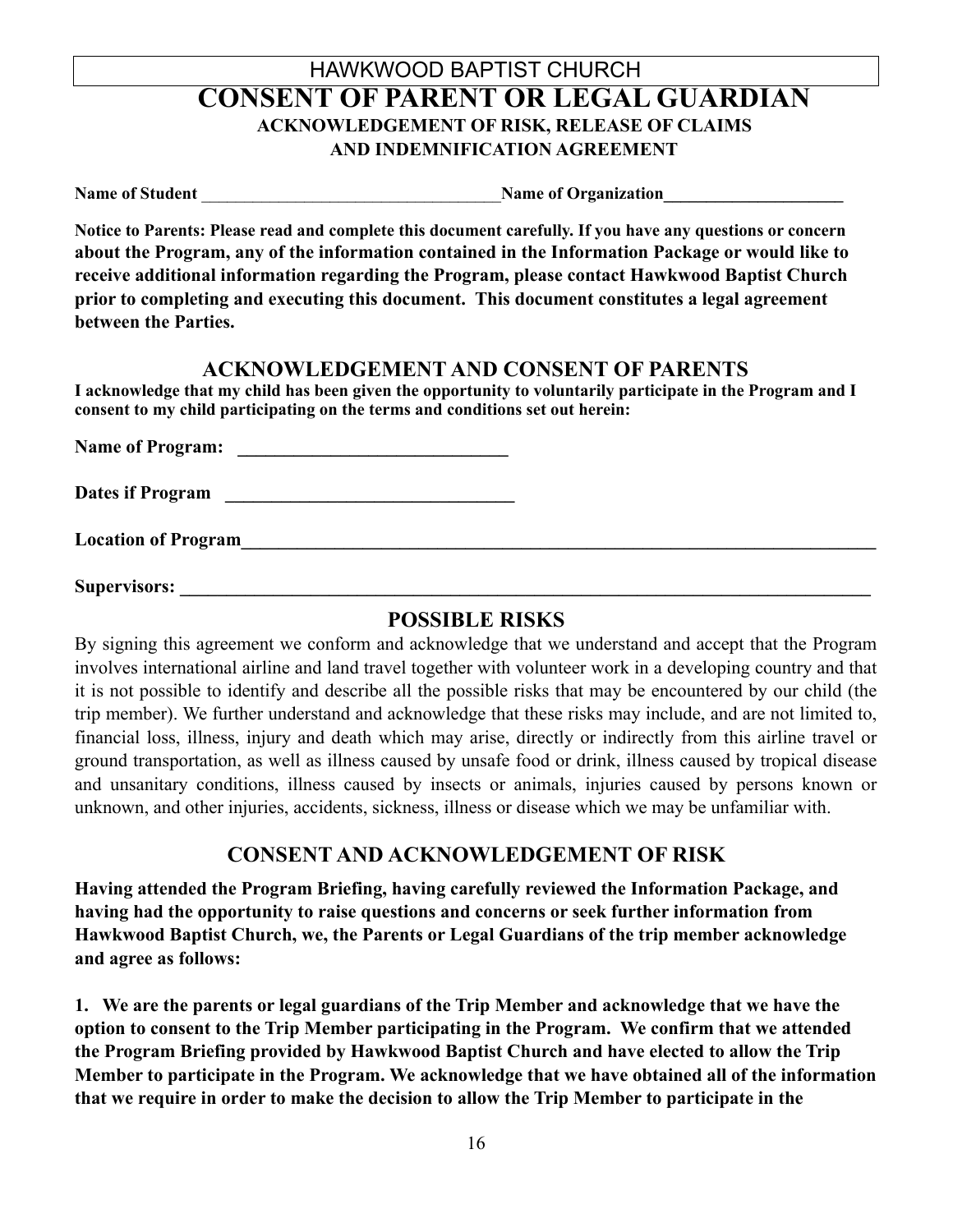**Program and we fully understand and accept all of the risks and dangers that may arise from the Program, whether they are known or unknown and whether they have been identified or not.** 

**2. We are satisfied that we have been informed of our rights to obtain as much additional information about the Program as we feel necessary, including information beyond that provided to us by Hawkwood Baptist Church in the Program Briefing and the Information Package to the extent that we require and that we are not in any way relying solely upon information provided by Hawkwood Baptist Church respecting the nature and extent of the risks and hazards associated with the Program.** 

**3. We hereby grant our consent to allow the Trip Member to travel with, and be accompanied by, the Supervisors, by means described in the Program Briefing and the Information Package.** 

**4. We freely and voluntarily assume, on our behalf and on behalf of the Trip Member, all the risks and hazards (both known and unknown) inherent in the Program and understand and acknowledge that the Trip Member may suffer personal and potentially serious injury or death due to an unforeseen event associated with participation in the Program.** 

**5. We acknowledge that we have informed the Trip Member that he/she is to abide by the rules, policies, regulations and directions provided by the Supervisors during the term of the Program and we agree that, in the event that the Trip Member fails to abide by the same the Trip Member will be excluded from further participation in the Program and that the Trip Member may be returned home at our expense.** 

**6. We acknowledge the importance of providing Hawkwood Baptist Church with complete and current medical information regarding the Trip Member and confirm that the medical history set forth below has been completed accordingly. We consent to Hawkwood Baptist Church and the Supervisors obtaining such medical advice and services as they may deem appropriate at the time, and we confirm that we will be responsible for any expenses arising from such treatment.** 

**7. We hereby enter into this agreement and consent to the Trip Member participating in the Program on the terms and conditions set forth in this agreement.** 

### **IMPORTANT MEDICAL INFORMATION**

**Note: Program Supervisor and Hawkwood Baptist Church will have a copy of this information during the Progarm to prepare for and respond to the medical needs of the Trip Member including emergencies, and may share this information with others as may be deemed necessary from time to time.**

### **MUST BE COMPETED IN FULL BY PARENT OR GAURDIAN**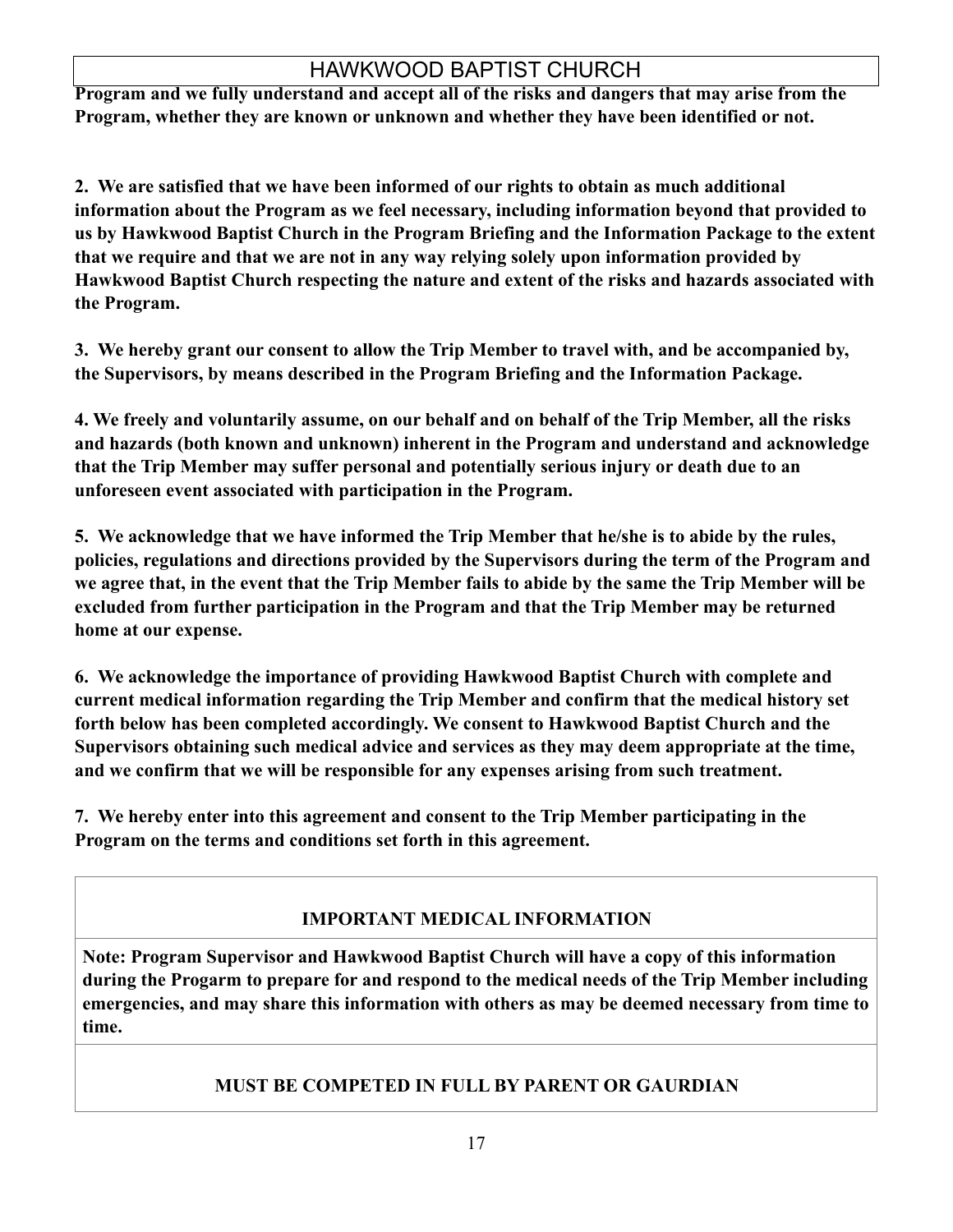| <b>HAWKWOOD BAPTIST CHURCH</b>                                  |               |  |  |  |
|-----------------------------------------------------------------|---------------|--|--|--|
| <b>Student Name:</b>                                            | Date of Birth |  |  |  |
| <b>Alberta Health Care No.;</b>                                 |               |  |  |  |
| <b>Medical Conditions</b>                                       |               |  |  |  |
| <b>Allergies:</b>                                               |               |  |  |  |
| Medications taken (name, dosage):                               |               |  |  |  |
| Medical Treatment Restrictions (if any) e.g. blood transfusions |               |  |  |  |
| Dietary Restrictions (if any):                                  |               |  |  |  |
|                                                                 |               |  |  |  |
| <b>Other Concerns or Important Information:</b>                 |               |  |  |  |

| 2. Name: |
|----------|
|          |

1.**Name:**

**Emergency Contacts:**

| $\mathcal{L}_{\bullet}$ in all it.                                                                                                                                               |                                                       |
|----------------------------------------------------------------------------------------------------------------------------------------------------------------------------------|-------------------------------------------------------|
| <b>Home Phone:</b>                                                                                                                                                               | <b>Work Phone;</b>                                    |
| I/we hereby acknowledge that I/we have carefully reviewed and understand this agreement and<br>that I/we agree that the Trip Member has permission to participate in the Program |                                                       |
| Date:                                                                                                                                                                            |                                                       |
| Name<br>$\blacksquare$<br>$\overline{10}$<br>$\bullet$ $\lambda$<br>$\blacksquare$                                                                                               | <b>Signature</b><br>$\mathbf{R}$ $\mathbf{R}$<br>- 70 |

**Home Phone: Work Phone:** 

 **Parent/Guardian(***please print)*

 **Parent/ Guardian**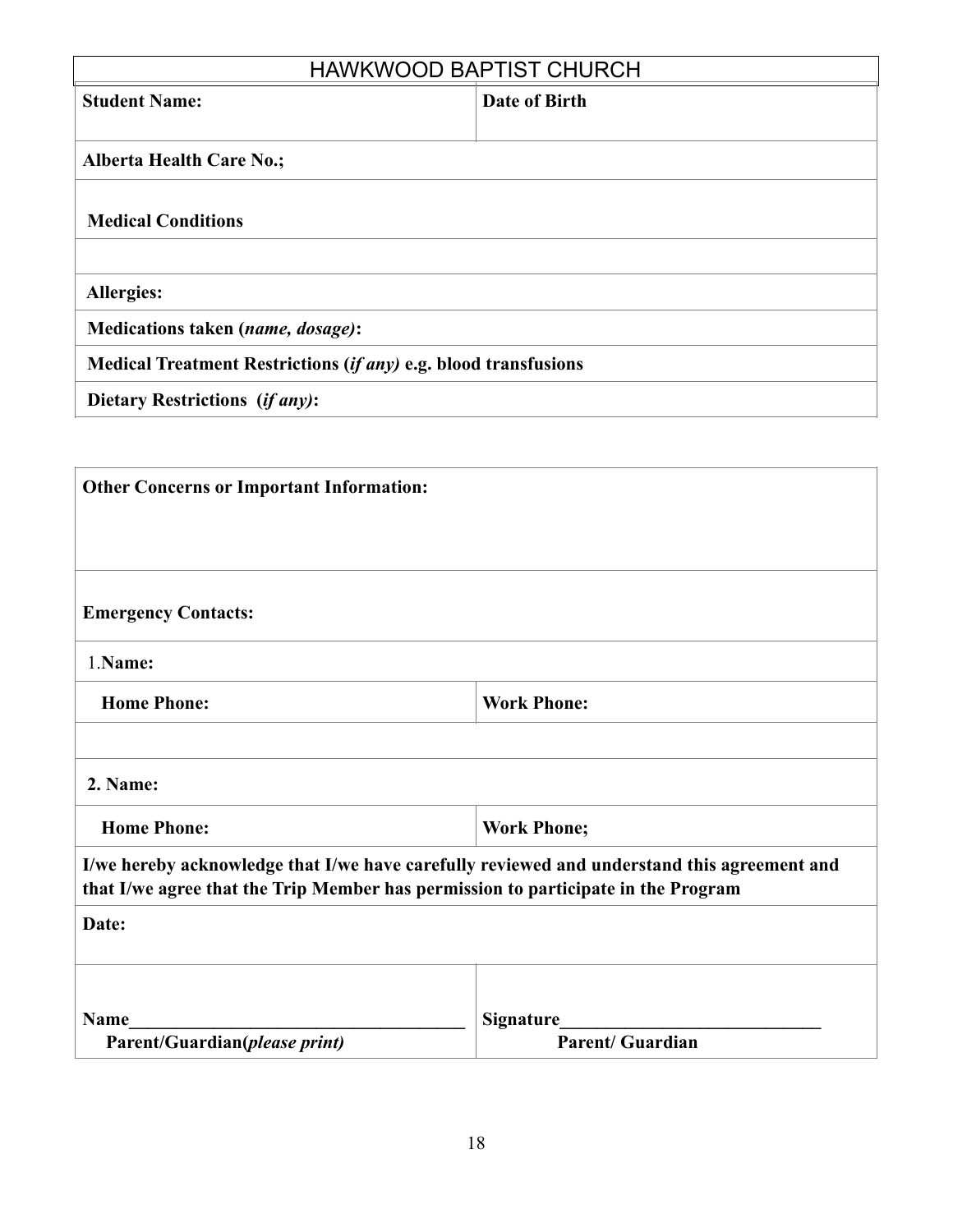| <b>HAWKWOOD BAPTIST CHURCH</b>                        |                                     |  |  |  |
|-------------------------------------------------------|-------------------------------------|--|--|--|
|                                                       |                                     |  |  |  |
| <b>Name</b><br>Parent/Guardian( <i>please print</i> ) | Signature<br><b>Parent/Guardian</b> |  |  |  |

**Notice: Personal Information is collected under the authority of Alberta's** *Freedom of Information and Protection of Privacy Act* **(FOIP) and the** *School Act***. This information will be treated in accordance with the privacy protection provisions of the** *FOIP* **Act. If you have any questions about the collection or use of this information, please contact Hawkwood Baptist Church immediately.**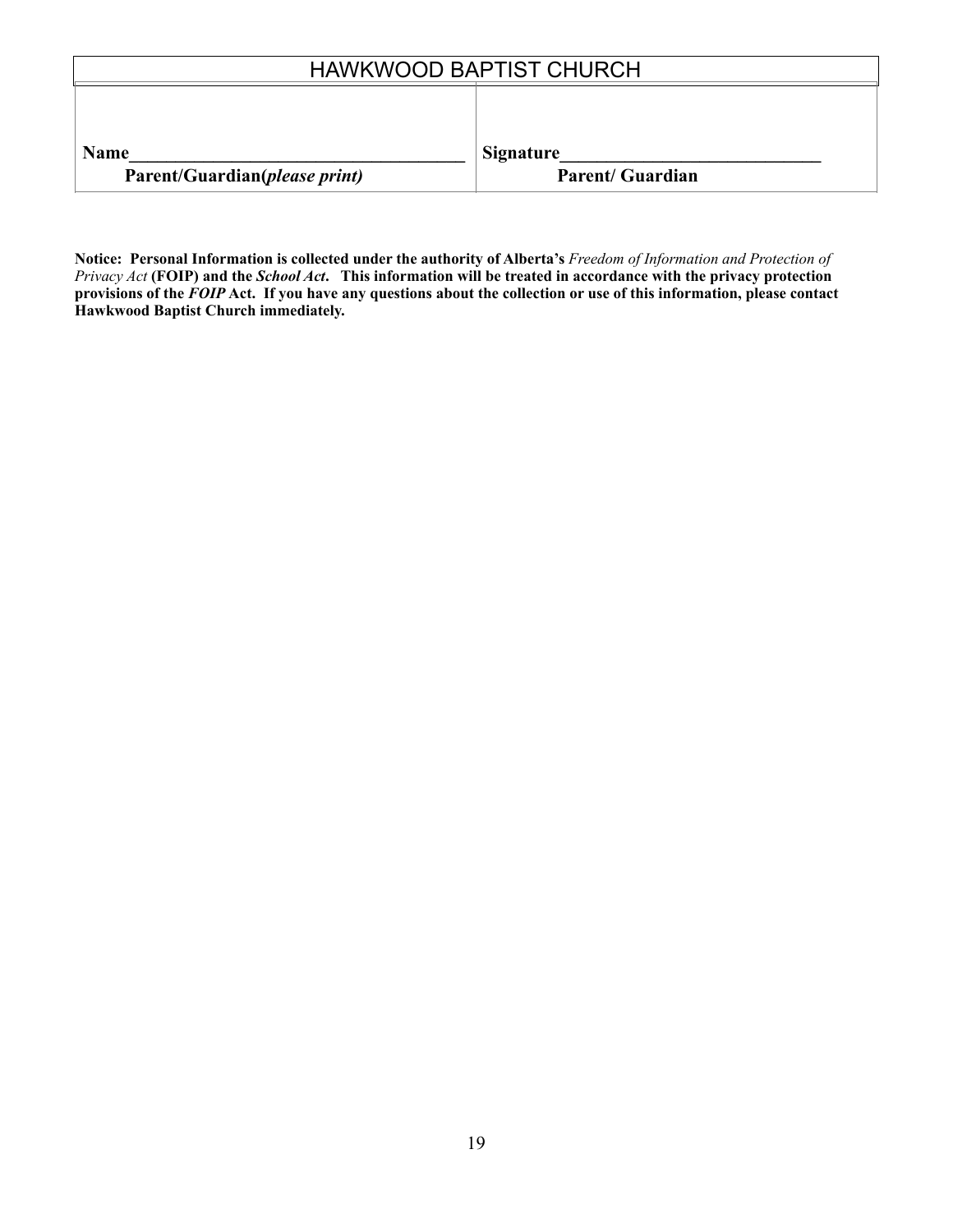## **Missions Trip Evaluation**

(To be filled out upon return from the mission)

 $Name$ 

Short Term Trip\_\_\_\_\_\_\_\_\_\_\_\_\_\_\_\_\_\_\_\_\_\_\_\_\_\_\_\_\_\_\_\_\_\_\_\_\_\_\_\_

Date\_\_\_\_\_\_\_\_\_\_\_\_\_\_\_\_\_\_\_\_\_\_\_\_\_\_\_\_\_\_\_

The HBC Missions Committee at Hawkwood Church is deeply appreciative of your willingness to give of your time and resources to this missions experience. We hope that your experience has been positive and life changing for you.

Please feel free to write your answers on a separate piece of paper if necessary.

## **Personal:**

- 1. How has the trip affected your spiritual life?
- 2. What was the greatest lesson you learned on this trip?
- 3. What helped you learn this lesson? i.e. people, experiences, etc.
- 4. Did God use you in ways that you anticipated when you first filled in the application?

### **Team:**

- 1. What were some of the difficulties and benefits of working as a team in a foreign country?
- 2. How did the age or maturity of the team relate to the effectiveness of the trip?
- 3. Of all your preparation before you left, what was the most helpful in preparing the team? What was the least helpful?